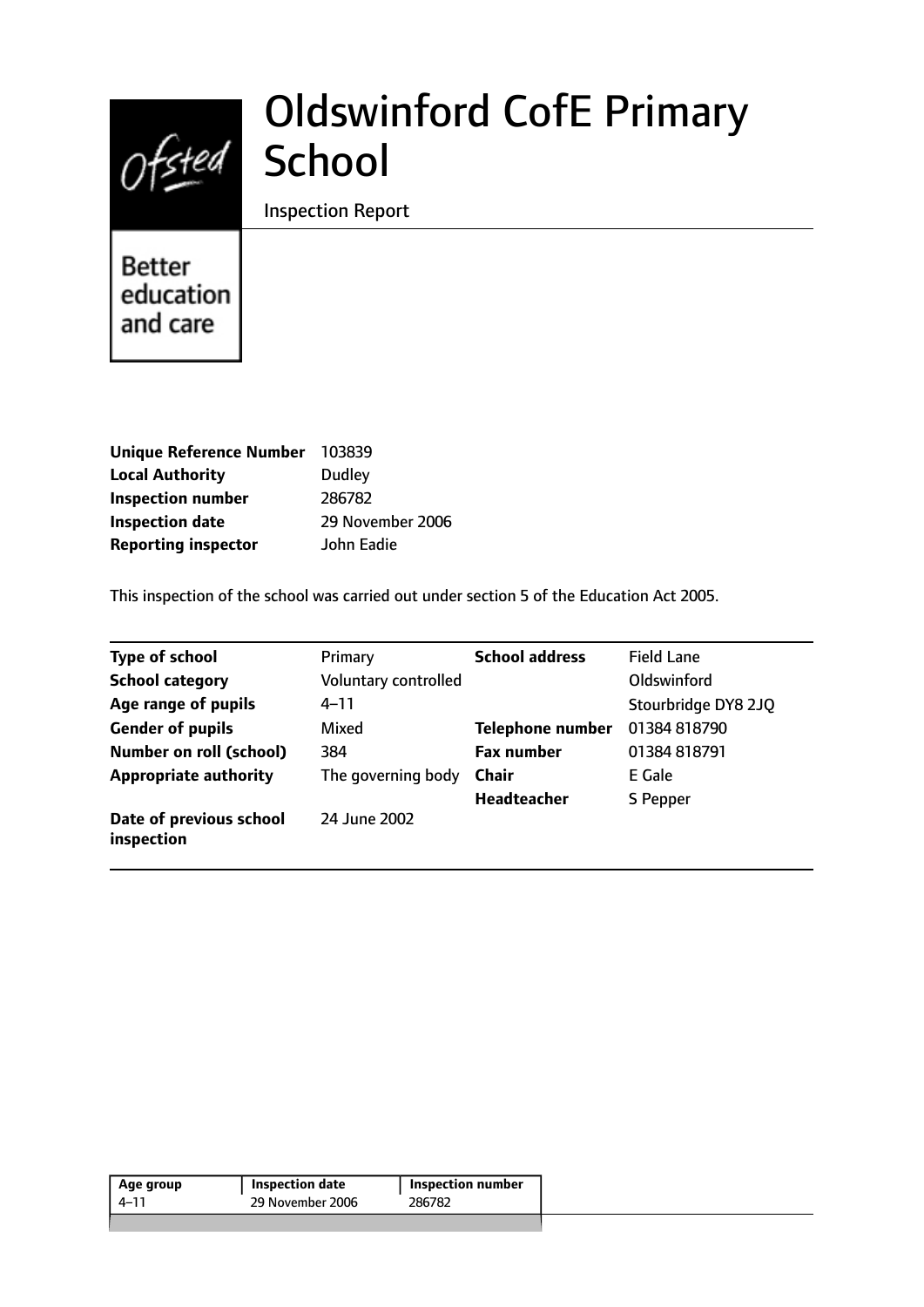© Crown copyright 2006

Website: www.ofsted.gov.uk

This document may be reproduced in whole or in part for non-commercial educational purposes, provided that the information quoted is reproduced without adaptation and the source and date of publication are stated.

Further copies of this report are obtainable from the school. Under the Education Act 2005, the school must provide a copy of this report free of charge to certain categories of people. A charge not exceeding the full cost of reproduction may be made for any other copies supplied.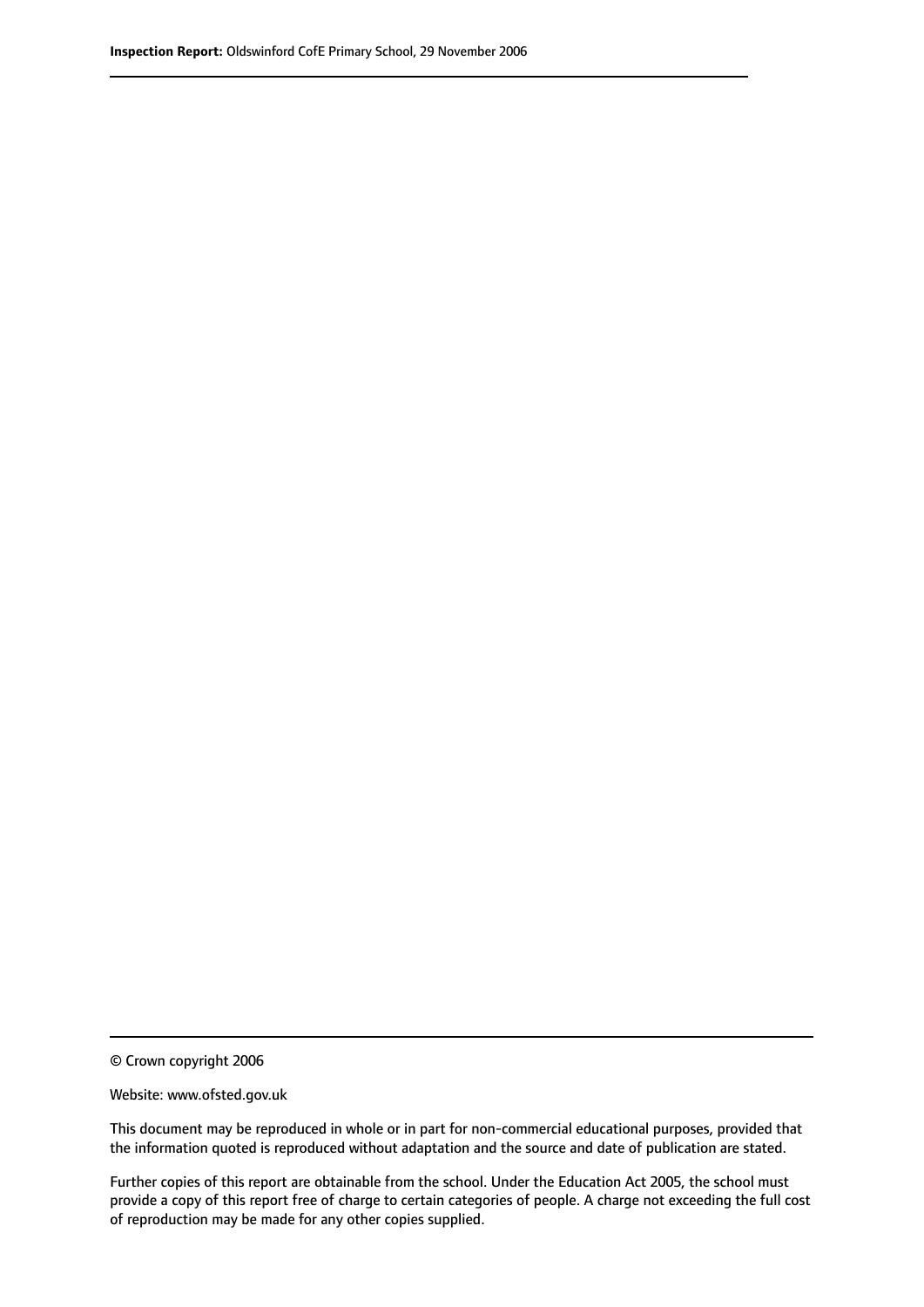# **Introduction**

The inspection was carried out by one Additional Inspector.

## **Description of the school**

This larger than average school serves a relatively affluent suburban area. Almost all pupils are White British. Nearly all speak English at home and those who do not are coping with the demands of a curriculum in English. The proportion of pupils with learning difficulties and disabilities is significantly lower than average.

### **Key for inspection grades**

| Outstanding  |
|--------------|
| Good         |
| Satisfactory |
| Inadequate   |
|              |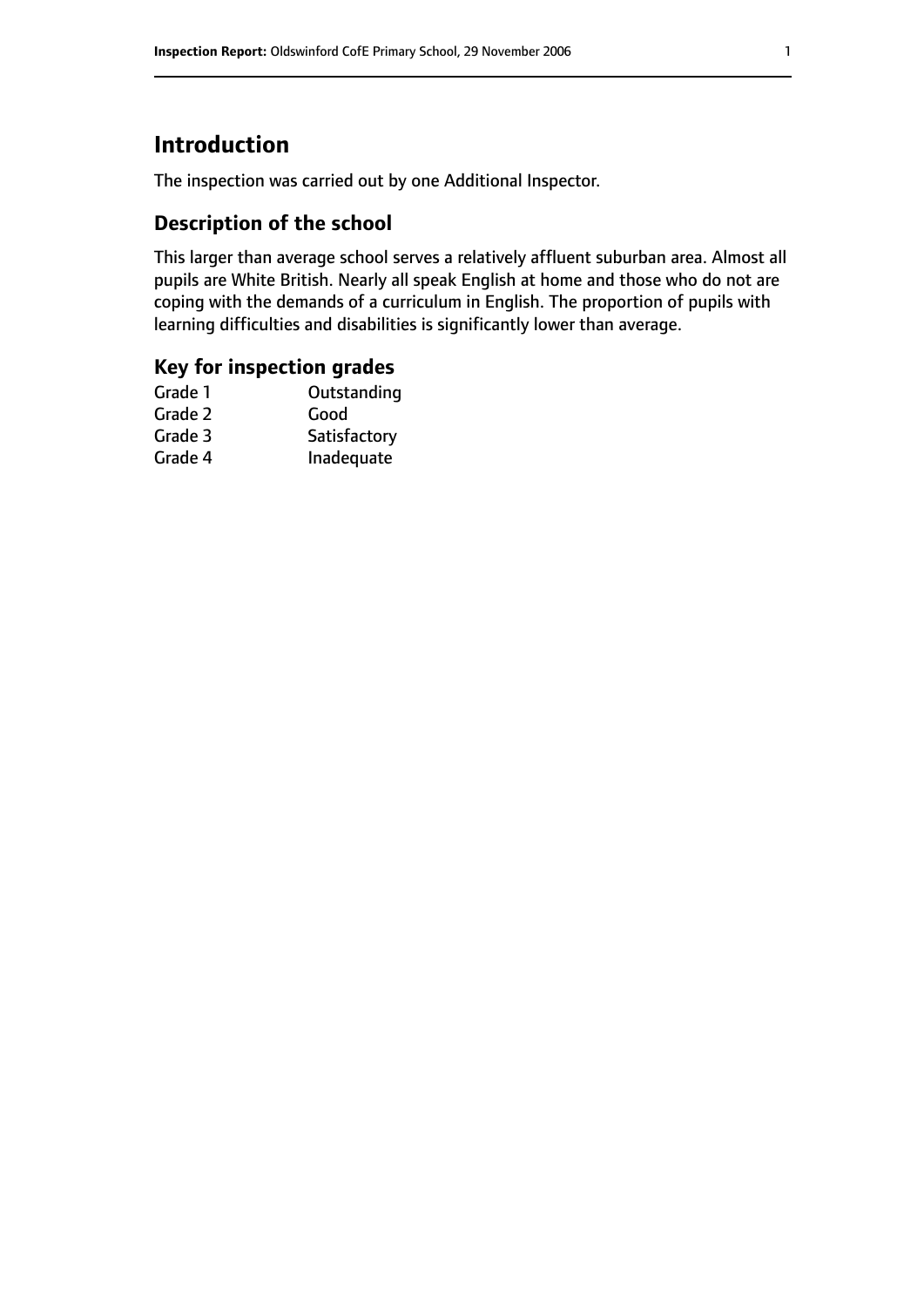# **Overall effectiveness of the school**

#### **Grade: 2**

'Our children are challenged, motivated and encouraged in an atmosphere that allows them to develop socially and academically.' This was typical of comments made by many parents and is why the school is so popular. It is a good school with some outstanding features. So, what lies behind the success of this school? In no small measure it is good leadership and management. This is exemplified by the drive and passion of the headteacher and staff to educate the whole child and not be 'entirely motivated by SATs results', to quote a parent. This has resulted in an outstanding curriculum. Pupils enjoy extremely rich experiences where, for example, the creative and cultural subjects have a very high profile. Despite this, performance in the vital subjects of English, mathematics and science has not been neglected. Pupils are achieving well through the school and they reach exceptionally high standards in the national tests by the time they leave. Children make a good start in the Reception class, where provision is good. The very good arrangements that are made to prepare children for starting school and helping them settle in are much appreciated by parents.

The major reason why achievement is good and not outstanding is that teachers and pupils are not always fully aware of what pupils need to learn next. This is because targets for pupils' next steps in learning are not consistently and clearly recorded and shared with pupils. Care, guidance and support are good, and pastoral care is excellent. This results in pupils' outstanding personal development. Pupils show high levels of care and concern for each other and their environment. They therefore play extremely safely. Pupils enjoy coming to school because it is a secure, happy place, where they are very comfortable about approaching adults if they have problems. As one pupil said, 'Teachers are just one of us really.' Pupils have a mature understanding of a healthy lifestyle, taking many opportunities to join in with the wide range of sporting activities and mostly eating healthy lunches. Pupils make an excellent contribution to the school and local community. They use the many opportunities to take responsibility very seriously. There are some lovely examples of older pupils looking after younger ones, such as by writing them special stories featuring the younger one's name and likes. The school is regarded as very much an active part of the local community. Pupils often offer musical entertainments locally and entertain senior citizens with tea in school.

Teaching is good and pupils learn well. A positive feature of teaching is the very good relationships between teachers and pupils. Consequently, pupils are keen to please and work very hard. Teachers are good at planning activities for the range of abilities in their classes and pupils of all ability levels achieve equally well. Although teachers frequently make good use of paired and group discussions, these are not often extended into opportunities for pupils to plan their own learning and learn more independently.

#### **What the school should do to improve further**

• Ensure that clear targets are set for individual pupils' future learning and that pupils' progress towards these targets is clearly recorded, so that teachers and pupils know what pupils need to learn next.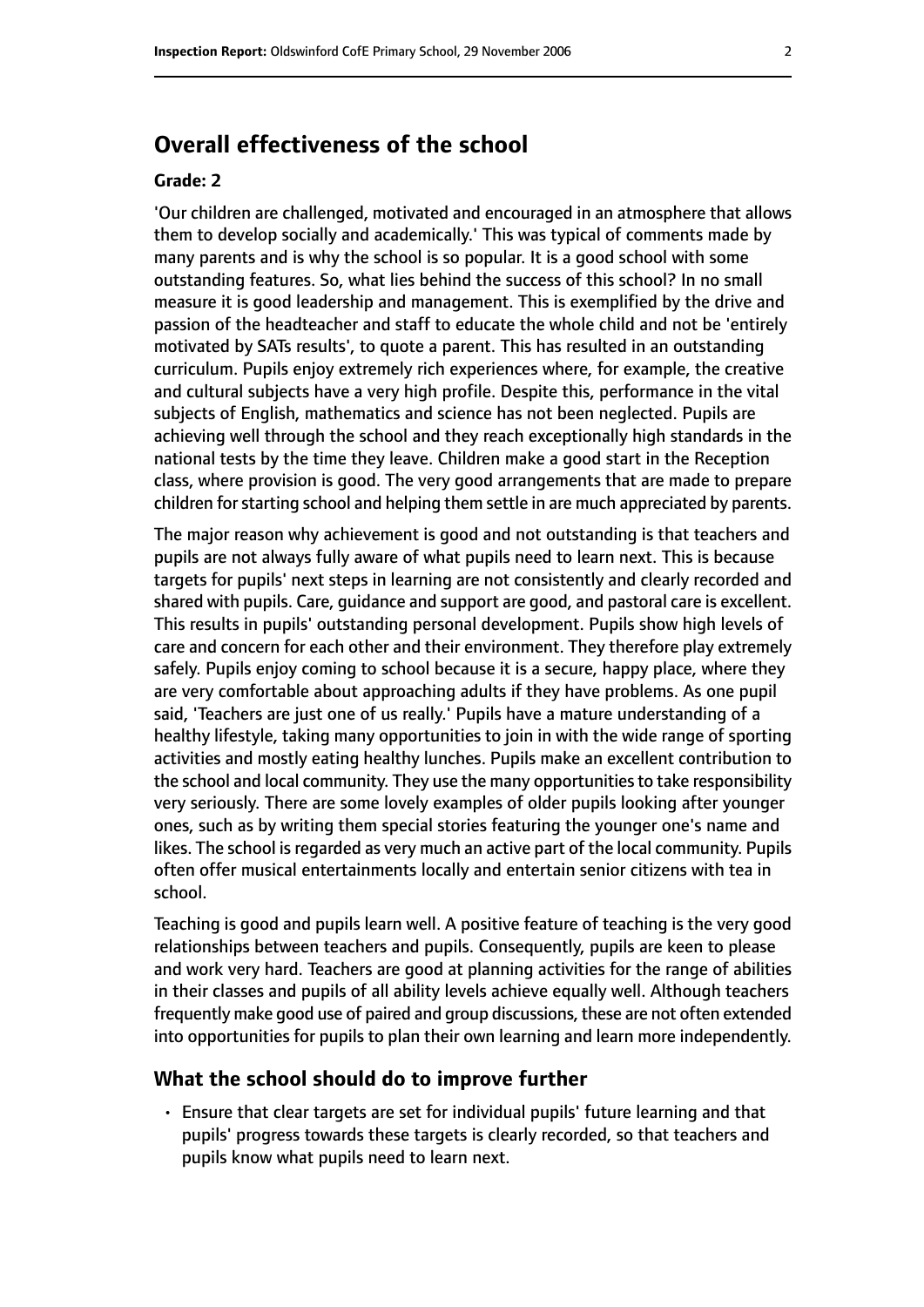• Provide more opportunities for pupils to plan and carry out their own research independently to broaden their learning.

## **Achievement and standards**

#### **Grade: 2**

Children enter school with levels of skills and knowledge above those normally expected for their age. They achieve well through the school and leave having attained very high standards in the national tests in Year 6. This good progress is uniform through the school and between groups of pupils. A particular strength is the standards reached by the most able pupils because they are often given really challenging work. Those at the other end of the scale are certainly not neglected. Any with learning difficulties and/or disabilities have their needs identified early and achieve as well as their classmates because of the good support provided for them.

## **Personal development and well-being**

#### **Grade: 1**

Pupils' spiritual, moral, social and cultural development is outstanding. The strong links with the local church are built on very effectively in assemblies to promote pupils' excellent spiritual awareness. Pupils develop a very clear moral and social code and have a mature understanding of how a community operates happily and effectively. They have a good understanding of their own culture, though they are not so aware of the multicultural nature of the society in which they are growing up. Pupils' behaviour is excellent, especially in class. They are polite and very welcoming to visitors. They work very well together and are developing self-confidence. Many take initiative well and the school council is effective in improving facilities for pupils. However, they do not always show initiative in their work. Despite this they are developing skills well to equip them for their future.

# **Quality of provision**

#### **Teaching and learning**

#### **Grade: 2**

Lessons are organised and planned well and teachers make good use of information and communication technology (ICT) to make their lessons interesting. Pupils respond well to this by working extremely hard. Staff relate very well to pupils and so there is a calm and orderly working atmosphere in lessons. Support staff work very well with teachers to provide extra help, particularly for those pupils with learning difficulties, which is a key factor in their good progress. Teachers make it clear what pupils are expected to learn in lessons, and a start has been made at asking pupils to evaluate the effectiveness of their learning during lessons. Teachers do not allow enough opportunities for pupils to find things out for themselves and plan their own learning.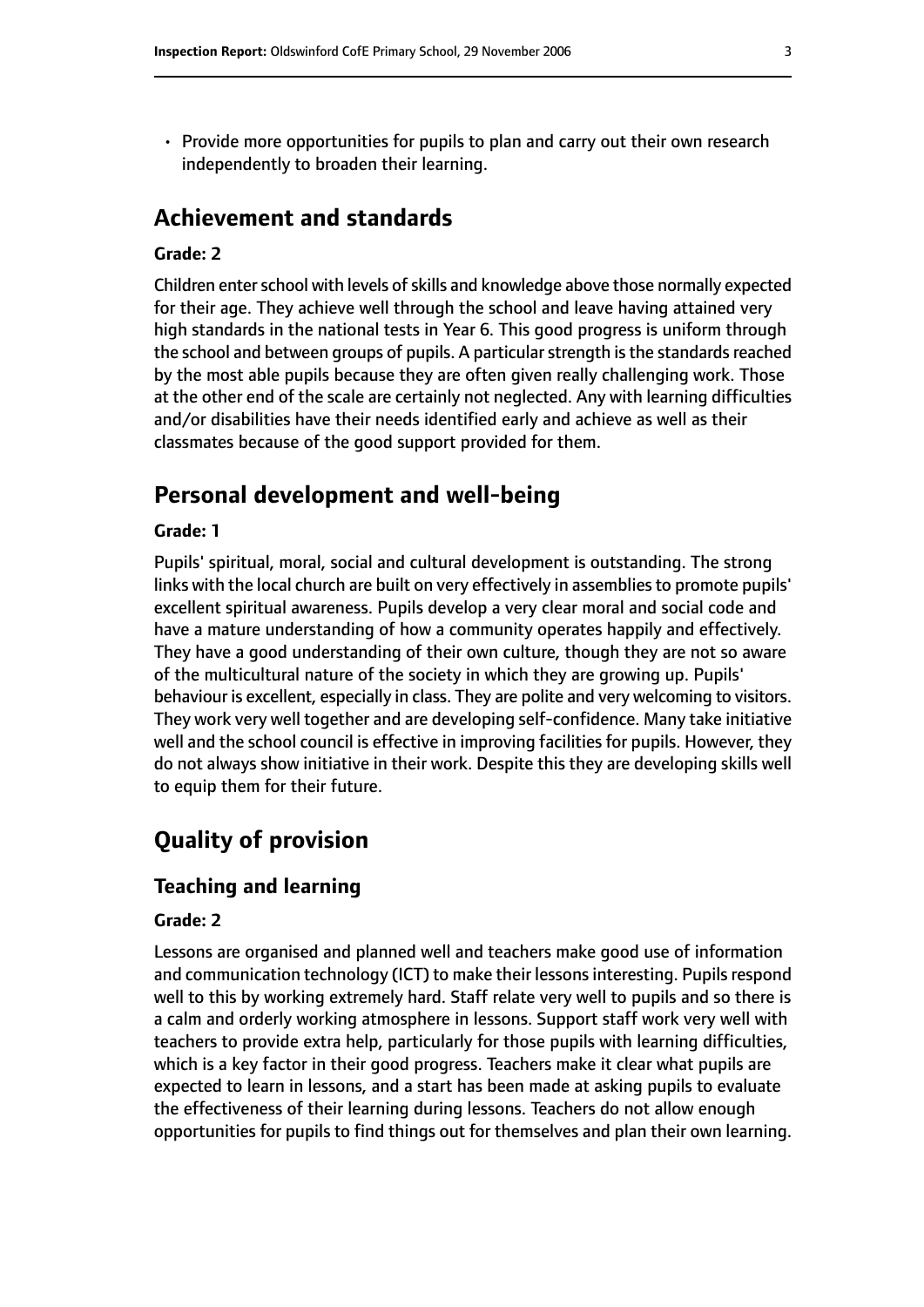This restricts pupils' progress as they do not develop the skill of independent learning sufficiently.

### **Curriculum and other activities**

#### **Grade: 1**

Pupils and their parents are enthusiastic about the very wide range of opportunities available. A particular strength is the work provided for the most able pupils. These pupils, particularly in mathematics, are given work that extends their learning way beyond that normally found in a primary school. As well as giving due prominence to English, mathematics and science, the creative and cultural subjects have a major place in the curriculum. For example, the regular design and technology challenges are exciting and result in some really creative projects designed by the pupils. Music, too, provides plenty of opportunities, both within the curriculum and as extra-curricular activities, where two choirs as well as several instrumental groups meet regularly. As well as a wide range of well attended sporting activities, there is a very good programme to develop pupils' understanding of personal, social and health issues. A good range of learning activities is very carefully planned for the children in the Reception class to enable them to make good progress in all their areas of learning. Good links with local secondary schools further enrich pupils' learning and experiences. The school is planning to develop the curriculum further by giving more opportunities to use skills learnt in English, mathematics and ICT in other subjects.

### **Care, guidance and support**

#### **Grade: 2**

A common theme in comments from parents is the high level of care and support provided for pupils. Every effort is made to ensure that pupils are happy and able to succeed. Child protection procedures are thorough and staff are trained well to ensure that pupils are kept safe. From the earliest days in the Reception class, staff have high expectations of pupils and, by the time they reach the top of the school, older pupils are mature and sensible and are very good role models.

Very thorough records are kept of pupils' progress from year to year and targets are set for the next year. However, teachers do not set clear targets in the short term to help pupils achieve these longer term goals and records kept of progress towards these annual targets are not kept so consistently. Pupils are therefore not sufficiently aware of what they need to learn next to improve their work.

# **Leadership and management**

### **Grade: 2**

Many parents praise the dynamic leadership of the headteacher. He has created a strong leadership team which, together with the staff, has initiated a thorough evaluation of the effectiveness of the school. The views of parents and pupils have been sought and the resulting document presents an accurate and perceptive picture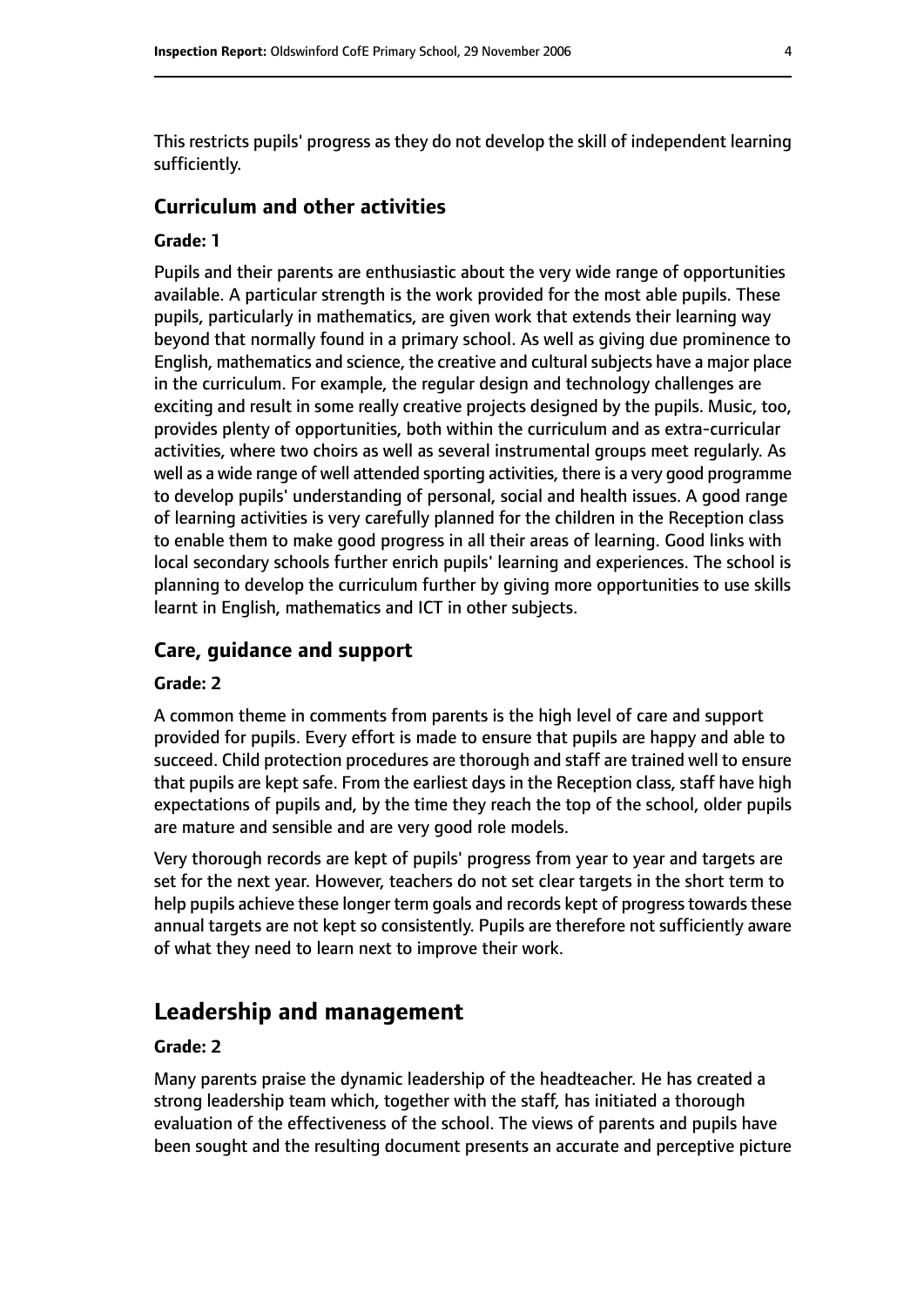of the school. The effectiveness of this process and the resultant plans for improvement are seen in the developments there have been in the quality and breadth of the curriculum in recent years. A good example is the work done with local secondary schools, particularly to provide challenging work for more able mathematicians. Governors are fully involved in the process of setting and monitoring school improvements and give very good support. Although the school improvement plan covers areas for development well, some of the measures of success are not always sharply related to improvement in standards. A thorough plan of monitoring teaching and learning is carried out, but areas for improvement, although shared with teachers, are not always recorded so that it is difficult for managers to check readily whether recommendations have been followed.

Progress since the previous inspection has been good. For example, the most important area for development then was raising standards in science. This has been very effectively addressed and standards in science are now high. Bearing this in mind, and with the very obvious commitment of all involved in the school, the school is well placed to continue to move forward.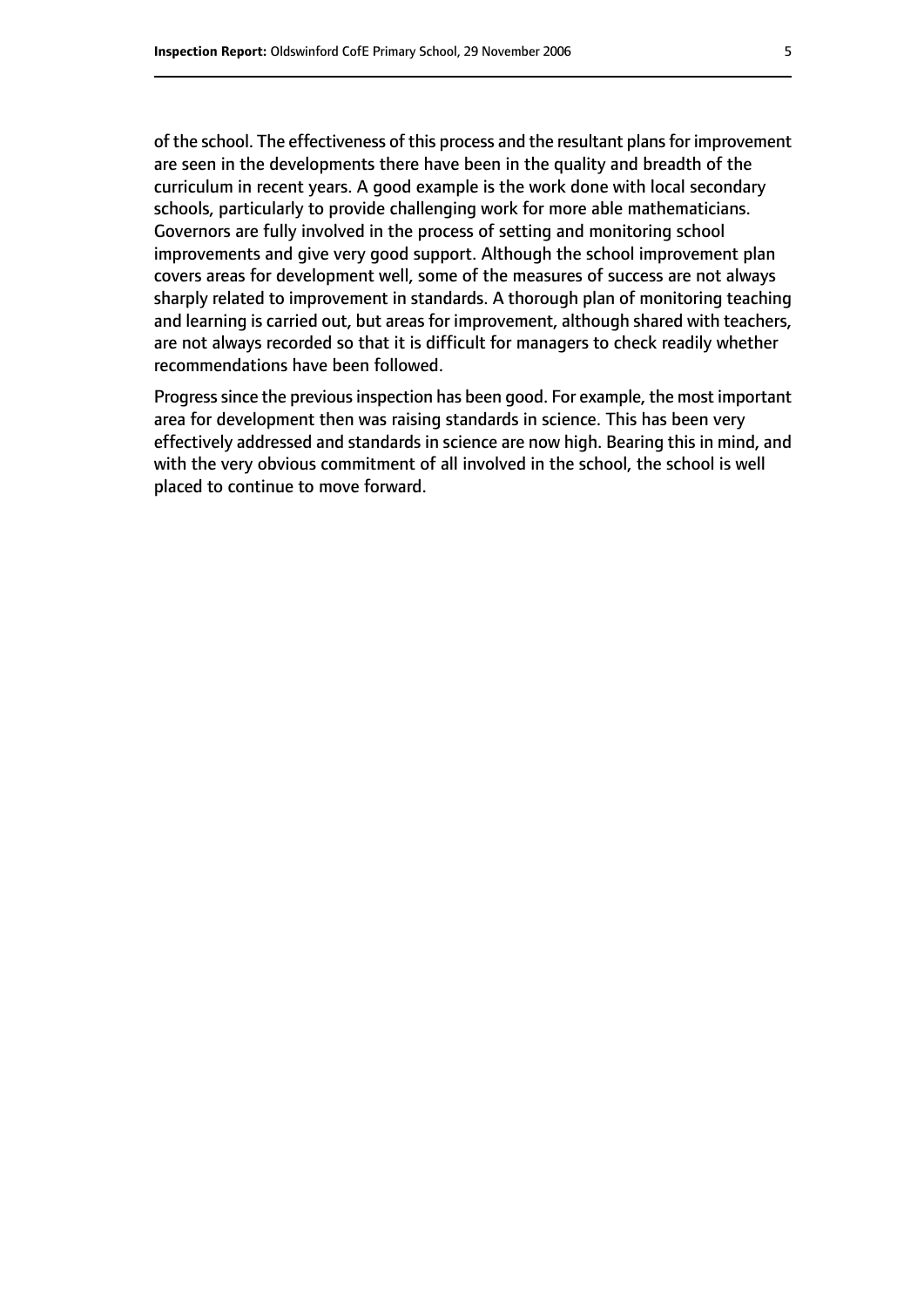**Any complaints about the inspection or the report should be made following the procedures set out inthe guidance 'Complaints about school inspection', whichis available from Ofsted's website: www.ofsted.gov.uk.**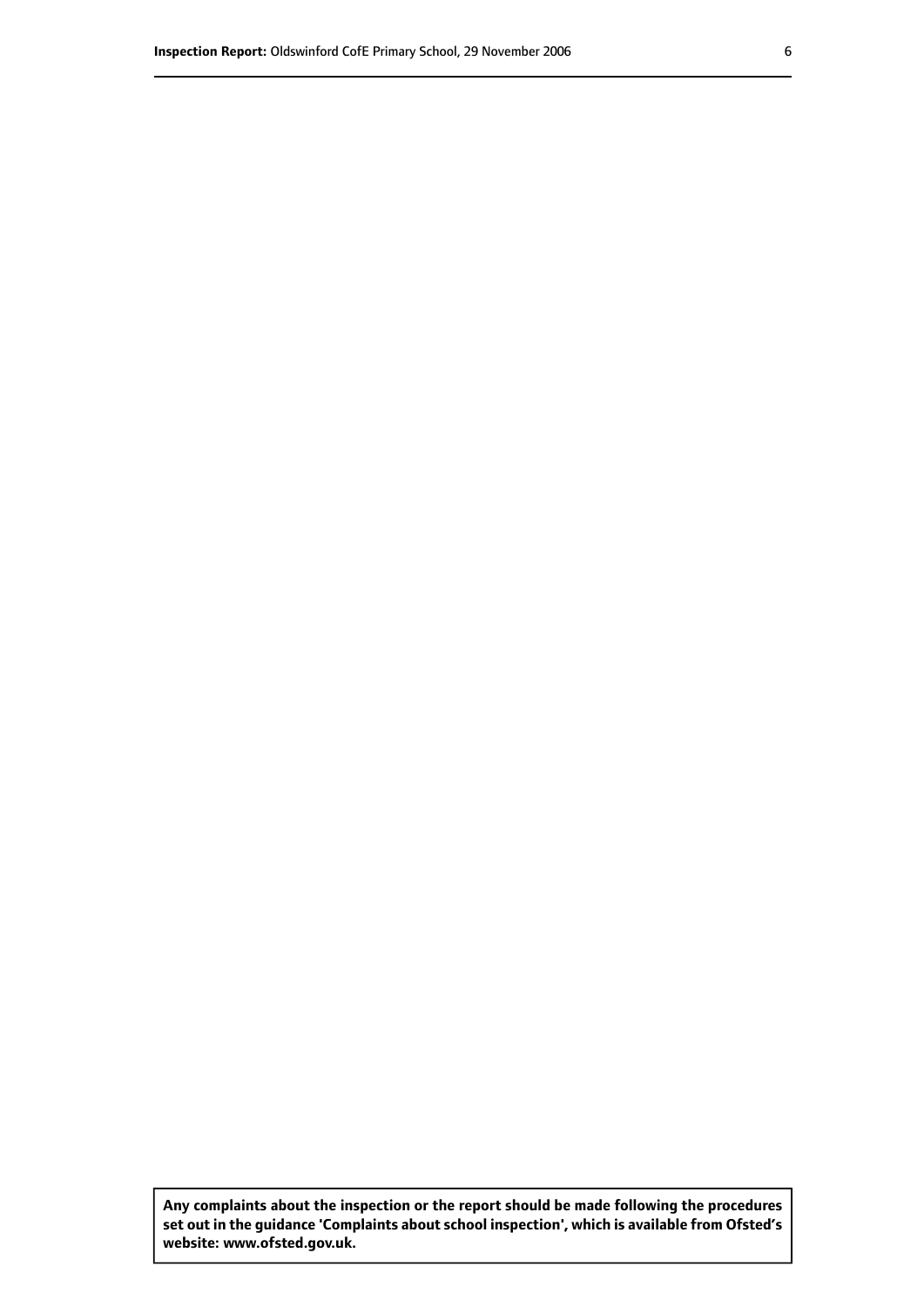# **Inspection judgements**

| Key to judgements: grade 1 is outstanding, grade 2 good, grade 3 satisfactory, and grade 4 | <b>School</b>  |
|--------------------------------------------------------------------------------------------|----------------|
| inadeauate                                                                                 | <b>Overall</b> |

# **Overall effectiveness**

| How effective, efficient and inclusive is the provision of education, integrated<br>care and any extended services in meeting the needs of learners? |     |
|------------------------------------------------------------------------------------------------------------------------------------------------------|-----|
| How well does the school work in partnership with others to promote learners'<br>well-being?                                                         |     |
| The quality and standards in the Foundation Stage                                                                                                    |     |
| The effectiveness of the school's self-evaluation                                                                                                    |     |
| The capacity to make any necessary improvements                                                                                                      |     |
| Effective steps have been taken to promote improvement since the last<br>inspection                                                                  | Yes |

## **Achievement and standards**

| How well do learners achieve?                                                                               |  |
|-------------------------------------------------------------------------------------------------------------|--|
| The standards <sup>1</sup> reached by learners                                                              |  |
| How well learners make progress, taking account of any significant variations between<br>groups of learners |  |
| How well learners with learning difficulties and disabilities make progress                                 |  |

## **Personal development and well-being**

| How good is the overall personal development and well-being of the<br>learners?                                  |  |
|------------------------------------------------------------------------------------------------------------------|--|
| The extent of learners' spiritual, moral, social and cultural development                                        |  |
| The behaviour of learners                                                                                        |  |
| The attendance of learners                                                                                       |  |
| How well learners enjoy their education                                                                          |  |
| The extent to which learners adopt safe practices                                                                |  |
| The extent to which learners adopt healthy lifestyles                                                            |  |
| The extent to which learners make a positive contribution to the community                                       |  |
| How well learners develop workplace and other skills that will contribute to<br>their future economic well-being |  |

## **The quality of provision**

| $\Box$ How effective are teaching and learning in meeting the full range of the $\Box$<br>  learners' needs?        |  |
|---------------------------------------------------------------------------------------------------------------------|--|
| $\mid$ How well do the curriculum and other activities meet the range of needs<br>$\mid$ and interests of learners? |  |
| How well are learners cared for, guided and supported?                                                              |  |

 $^1$  Grade 1 - Exceptionally and consistently high; Grade 2 - Generally above average with none significantly below average; Grade 3 - Broadly average to below average; Grade 4 - Exceptionally low.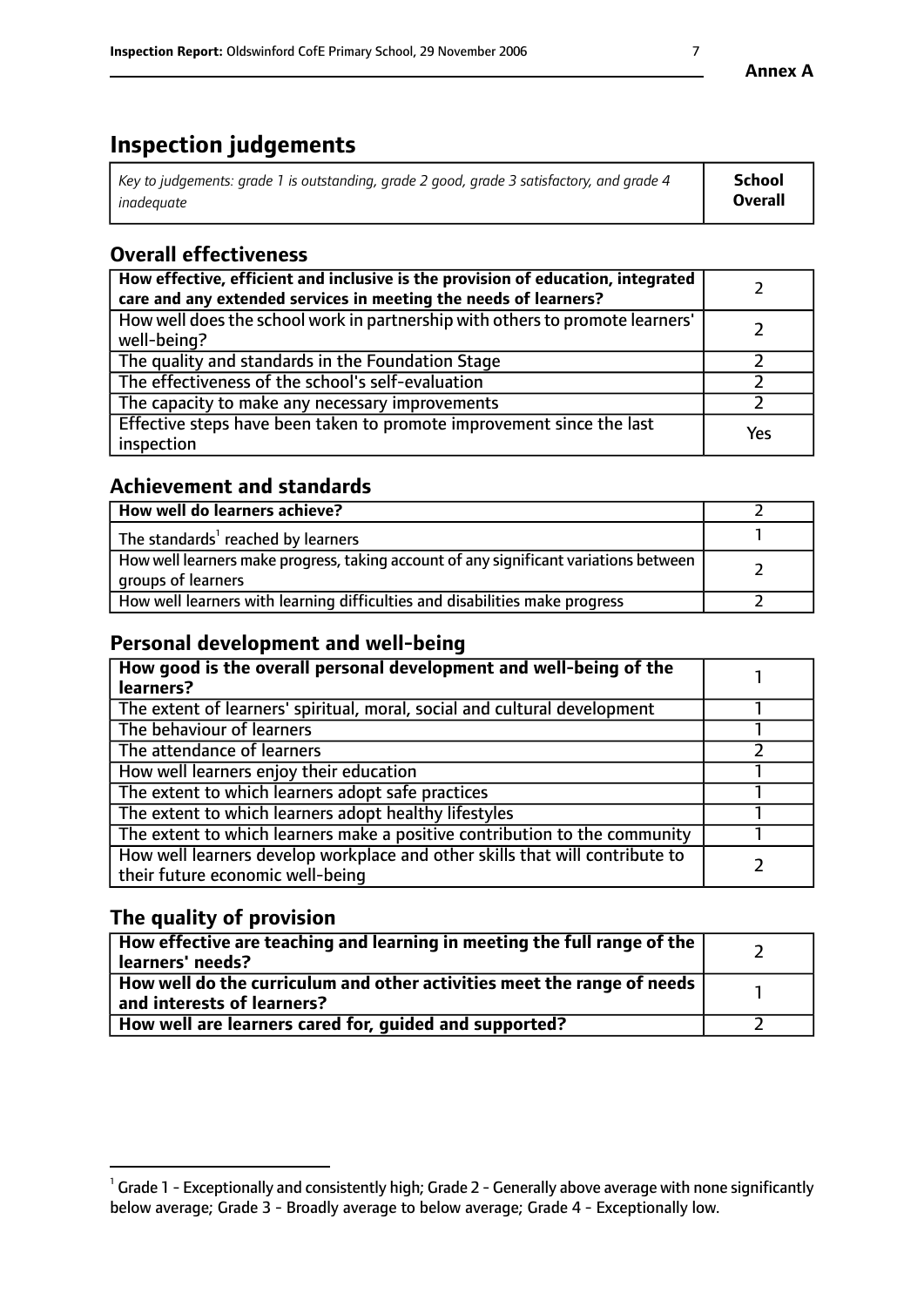# **Leadership and management**

| How effective are leadership and management in raising achievement<br>and supporting all learners?                                              |           |
|-------------------------------------------------------------------------------------------------------------------------------------------------|-----------|
| How effectively leaders and managers at all levels set clear direction leading<br>to improvement and promote high quality of care and education |           |
| How effectively performance is monitored, evaluated and improved to meet<br>challenging targets                                                 |           |
| How well equality of opportunity is promoted and discrimination tackled so<br>that all learners achieve as well as they can                     |           |
| How effectively and efficiently resources, including staff, are deployed to<br>achieve value for money                                          |           |
| The extent to which governors and other supervisory boards discharge their<br>responsibilities                                                  |           |
| Do procedures for safequarding learners meet current government<br>requirements?                                                                | Yes       |
| Does this school require special measures?                                                                                                      | No        |
| Does this school require a notice to improve?                                                                                                   | <b>No</b> |